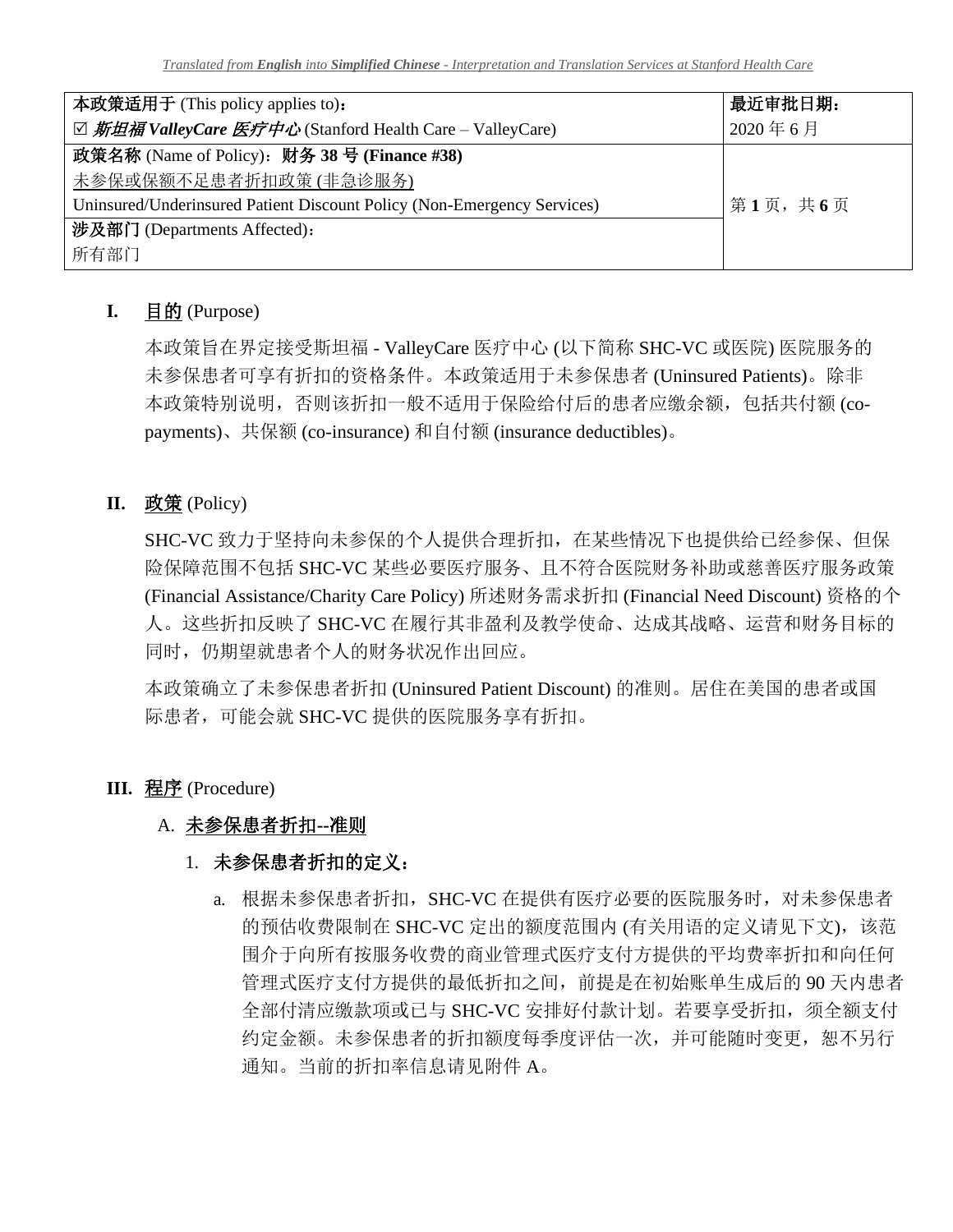| 本政策适用于 (This policy applies to):                                        | 最近审批日期: |
|-------------------------------------------------------------------------|---------|
| ☑ 斯坦福 ValleyCare 医疗中心 (Stanford Health Care – ValleyCare)               | 2020年6月 |
| 政策名称 (Name of Policy): 财务 38 号 (Finance #38)                            |         |
| 未参保或保额不足患者折扣政策(非急诊服务)                                                   |         |
| Uninsured/Underinsured Patient Discount Policy (Non-Emergency Services) | 第2页,共6页 |
| 涉及部门 (Departments Affected):                                            |         |
| 所有部门                                                                    |         |

b. 若患者想寻求超过目前未参保患者折扣的财务补助,则请参看《SHC-VC 财务补 助或慈善医疗服务政策》,并依据该政策填写《财务补助申请表》 (Financial Assistance Application)。

#### 2. 符合条件的服务:

- a. 未参保患者折扣适用于在 SHC-VC 或由 SHC-VC 提供的有医疗必要的医院服务。 如不确定某项服务是否有医疗必要,则将由 SHC-VC 的质量总监 (Chief Quality Officer) 来决定。除非特别说明, 否则凡提到"医疗服务"或"医院服务"均指 由 SHC-VC 提供的必要医疗服务。
- b. 一般不被认为有医疗必要、因此无资格享有未参保患者折扣的服务包括:
	- 1) 生殖内分泌及不孕不育科服务
	- 2) 美容或整形外科服务
	- 3) 视力矫正服务, 包括 LASEK、PRK、传导性角膜塑形术、INTACS 角膜 环植入术、C-CAP 和眼内隐形眼镜
	- 4) 助听器和听力辅助设备

个别情况下,如果 SHC-VC 医生认为以上其中一项服务有医疗必要, 那么此类 服务在经 SHC-VC 首席医疗官 (Chief Medical Officer) 审核和批准后,可能符合 未参保患者折扣资格。SHC-VC 保留酌情更改无医疗必要之服务清单的权利。

c. 第二诊疗意见不被认定为是有医疗必要的医院服务,故不符合未参保患者折扣资 格。

#### 3. 未参保患者资格要求:

- a. 若个人符合以下未参保患者定义并证实其资格, SHC-VC 将为其提供未参保患者折 扣。
- b. 本政策所指的未参保患者为符合 (1) 和 (2) 所述标准的个人:
	- (1) "患者"一词也指患者"亲属"。患者"亲属"是指: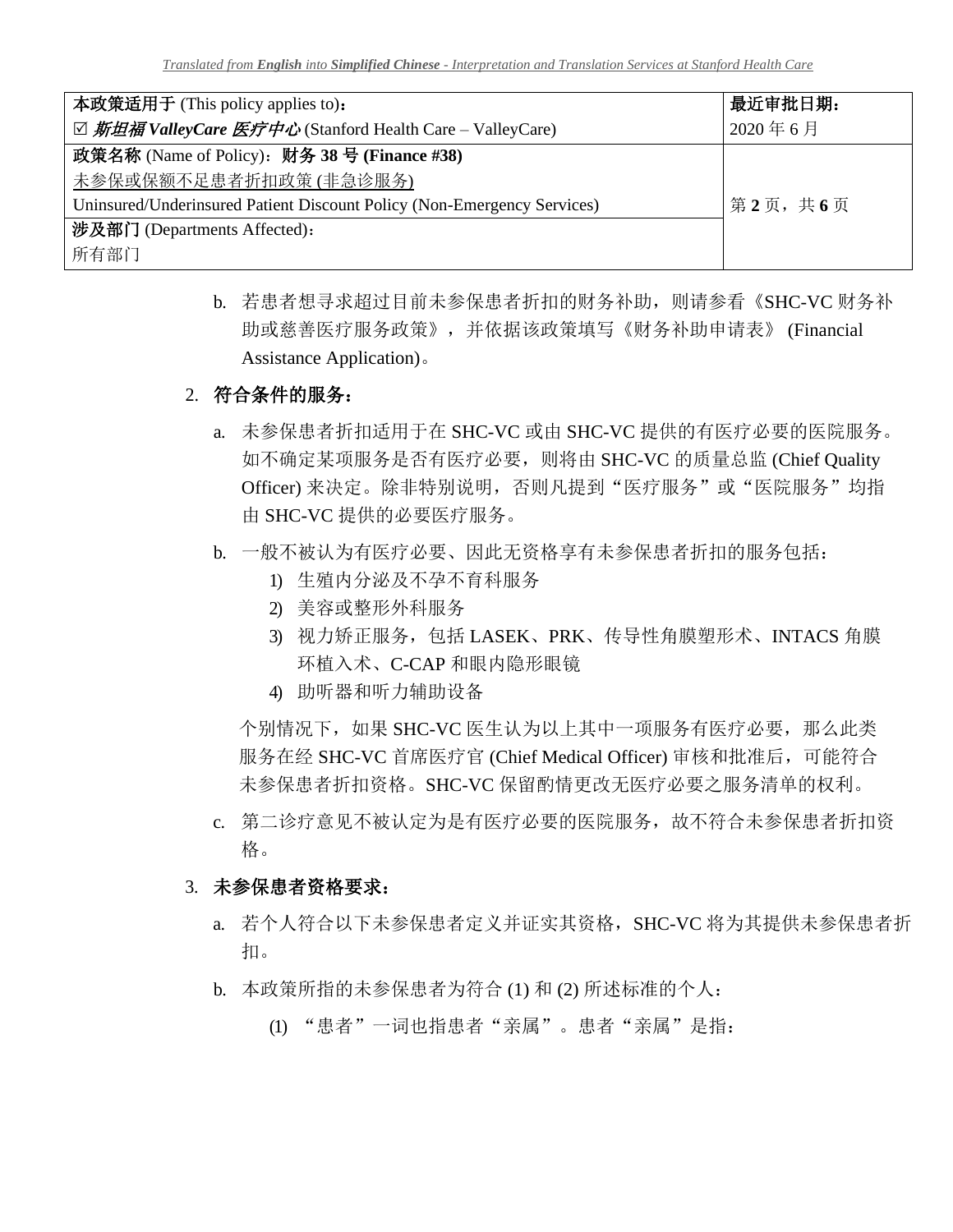| 本政策适用于 (This policy applies to):                                        | 最近审批日期: |
|-------------------------------------------------------------------------|---------|
| ☑ 斯坦福 ValleyCare 医疗中心 (Stanford Health Care – ValleyCare)               | 2020年6月 |
| 政策名称 (Name of Policy): 财务 38 号 (Finance #38)                            |         |
| 未参保或保额不足患者折扣政策(非急诊服务)                                                   |         |
| Uninsured/Underinsured Patient Discount Policy (Non-Emergency Services) | 第3页,共6页 |
| 涉及部门 (Departments Affected):                                            |         |
| 所有部门                                                                    |         |

- i. 若是年龄在 18 岁及以上的个人,则指此人配偶、同居伴侣以及未满 26 岁 的受抚养子女,不论是否住在家中。
- ii. 若是年龄未满 18 岁的个人,则指此人父母、看护人、亲戚以及该父母、 监护人或亲属的其他未满 26 岁的子女。
- (2) 患者为"自费就诊",因此若符合以下任一情况, 就本政策而言将被视作 "未参保":
	- i. 患者没有来自医疗承保方、医疗保健服务计划、联邦医保 (Medicare) 或加 州医疗补助计划 (Medi-Cal) 的第三方保险保障, 且没有 SHC-VC 认定及记 录在案的可获工伤保险、汽车保险或其他保险赔偿的伤情。
	- ii. 患者受第三方保险保障,但患者在 SHC-VC 入院前已超出该保障的给付上 限。
	- iii. 患者受第三方保险保障,但第三方支付方拒绝给付或对于患者在 SHC-VC 寻求治疗所涉及的具体医疗保健服务不予承保。
	- iv. 患者不受联邦医保、州医疗补助计划或任何其他政府保险保障,而且其第 三方保险的网络外保障内容并不涵盖网络外的非急诊服务, 或是保障有 限。
- 4. 患者须提供的用于资格认定的信息:
	- a. SHC-VC 会根据本政策判定未参保患者折扣资格,且不会将患者的年龄、性别、种 族、移民身份、性取向或宗教信仰纳入考虑。
	- b. 受第三方保险保障且正在申请未参保患者折扣的患者,须按 SHC-VC 的要求提供 该保险有关信息,以便医院自主认定该患者是否为属于上文所述之未参保患者。
	- c. SHC-VC 期望患者对本政策有关的信息收集过程予以充分配合,否则可能对医院能 否提供未参保患者折扣造成影响。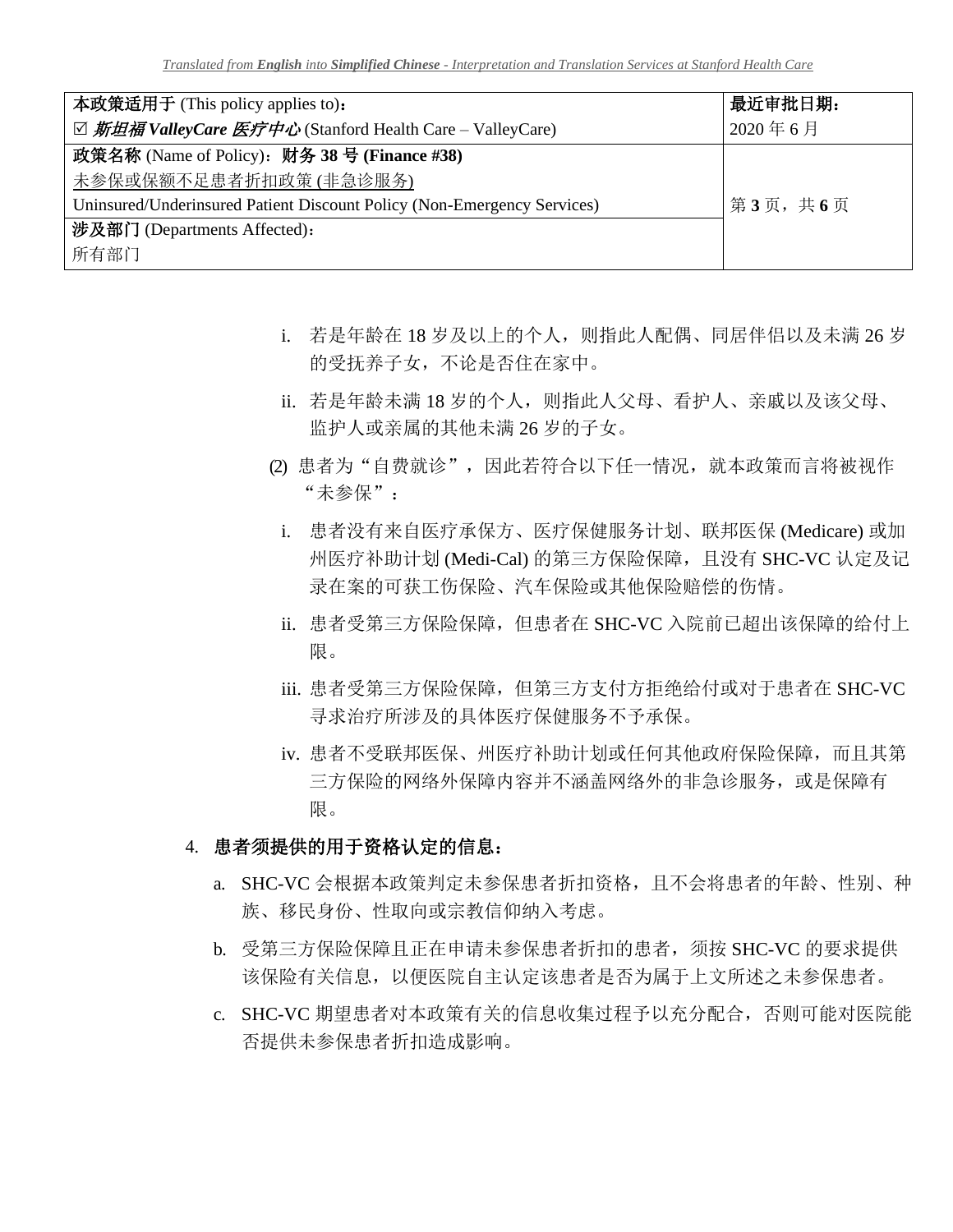| 本政策适用于 (This policy applies to):                                        | 最近审批日期: |
|-------------------------------------------------------------------------|---------|
| ☑ 斯坦福 ValleyCare 医疗中心 (Stanford Health Care – ValleyCare)               | 2020年6月 |
| 政策名称 (Name of Policy): 财务 38 号 (Finance #38)                            |         |
| 未参保或保额不足患者折扣政策(非急诊服务)                                                   |         |
| Uninsured/Underinsured Patient Discount Policy (Non-Emergency Services) | 第4页,共6页 |
| 涉及部门 (Departments Affected):                                            |         |
| 所有部门                                                                    |         |

B. 公告 (Public Notice)

- 1. 本政策所述未参保折扣的可用性将采取以下方式进行公告:
	- a. 发布公告说明 SHC-VC 有各种可选方案,包括向未参保或保额不足的患者提供折 扣和财务补助。
	- b. 公告包含联系电话供患者拨打,以获取更多此类折扣和财务补助的相关信息。
- 2. SHC-VC 账单通告患者可通过联系 SHC-VC 客服中心 (Customer Service Center) 获得未 参保折扣。
- **IV.** 遵守 (Compliance)
	- A. 全体工作人员,包括正式员工、合同制员工、学生、志愿者、经认证医护人员以及代表 或从事 SHC-VC 业务的个人,均有责任确保人人遵守本政策。
	- B. 违反本政策的行为都将报告给部门经理,以及部门经理决定或医院政策规定的任何其他 适当部门。违规情节将受到调查,来判定其性质、程度及对医院构成的潜在风险。违反 本政策的职工将受相应纪律处分,直至并包括终止雇用。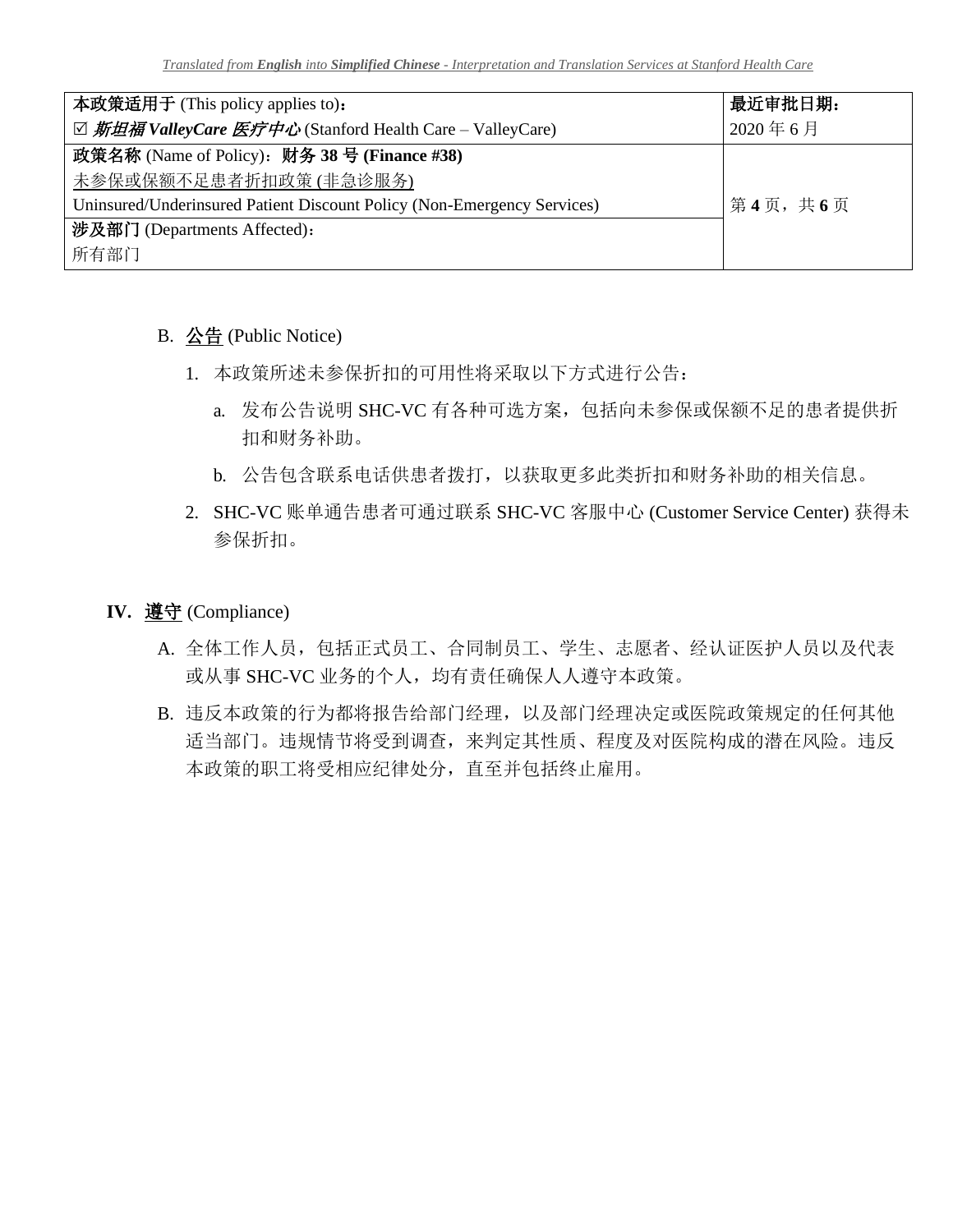| 本政策适用于 (This policy applies to):                                        | 最近审批日期: |
|-------------------------------------------------------------------------|---------|
| ☑ 斯坦福 ValleyCare 医疗中心 (Stanford Health Care – ValleyCare)               | 2020年6月 |
| 政策名称 (Name of Policy): 财务 38 号 (Finance #38)                            |         |
| 未参保或保额不足患者折扣政策(非急诊服务)                                                   |         |
| Uninsured/Underinsured Patient Discount Policy (Non-Emergency Services) | 第5页,共6页 |
| 涉及部门 (Departments Affected):                                            |         |
| 所有部门                                                                    |         |

## **V.** 附录 (Appendices)

A. 附件 A:当前未参保折扣率信息

### **VI.** 相关文件 (Related Documents)

A. SHC-VC 财务补助/慈善医疗服务政策

B. SHC-VC 债务追讨政策

### **VII.** 文件信息 (Document Information)

- A. 法律依据/参考文献 无
- B. 作者/初始日期 2020年3月,自费管理办公室主任 Kristine Grajo
- C. 初始文件审稿人 自费管理办公室主任
- D. 审阅与更新要求 本政策将每三年一次或依法律或实务变更之需求进行审阅和 (或) 修订。
- E. 审阅与修订历史
	- 2019 年 6 月,首席法律顾问办公室 Sarah J. Diboise
	- 2019年 6月, 患者财务服务部临时行政主任 Noel Juaire
	- 2019年 6月, 自费管理办公室主任 Kristine Grajo
- F. 核准
	- 2019年 6月, 自费管理办公室主任 Kristine Grajo
	- 2019年 6月, 患者财务服务部临时行政主任 Noel Juaire
	- 2019 年 6 月,首席法律顾问办公室 Sarah J. Diboise
	- 2020 年 6 月,政策指导委员会